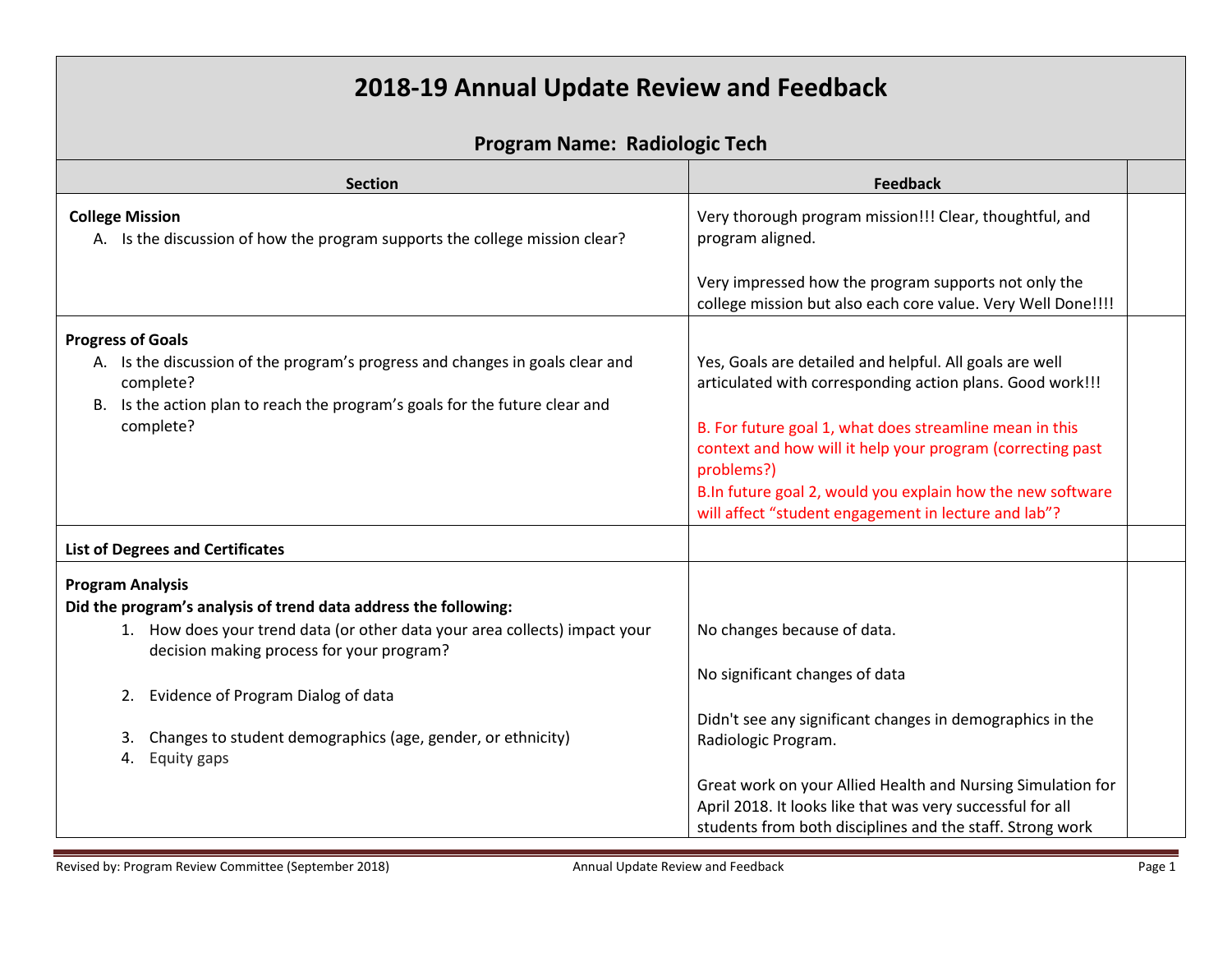| 5. Recent achievements, awards or distinctions, new projects implemented,<br>professional development work, professional conference presentations or<br>recently published work.<br>6. Description of program/department/office is doing to contribute to Guided<br>Pathways, affinity groups and completion coaching communities.<br>7. Explanation of role if involved in Dual Enrollment, Inmate Education, or<br>Rural Initiatives. | and kudos to Ronnie Knabe and JC Hill for leading the<br>training.<br>Good Work on keeping your Guided Pathways your Guided<br>Pathways and Completion Team going, meeting and seeing<br>where work is needed to keep your students on the path to<br>success.<br>N/A                                                                        |
|-----------------------------------------------------------------------------------------------------------------------------------------------------------------------------------------------------------------------------------------------------------------------------------------------------------------------------------------------------------------------------------------------------------------------------------------|----------------------------------------------------------------------------------------------------------------------------------------------------------------------------------------------------------------------------------------------------------------------------------------------------------------------------------------------|
| <b>Resource Request and Analysis</b><br>A. Were discussions for resources received from previous program review cycle<br>included for each applicable section?                                                                                                                                                                                                                                                                          | N/A                                                                                                                                                                                                                                                                                                                                          |
| <b>Conclusion</b><br>A. Does the conclusion provide a clear overview of the program?                                                                                                                                                                                                                                                                                                                                                    | Yes, very clear and comprehensive snapshot of the overview<br>of your program. Good Work!!!!                                                                                                                                                                                                                                                 |
| Have all the appropriate forms been completed?<br>A. Human Resources<br>a. Additional positions - with form(s)<br><b>B.</b> Resource Requests<br>a. Request-with form                                                                                                                                                                                                                                                                   | (1) - Requesting a DAIII<br>(4) - looks like you are looking for a new Aspersion Data<br>Scanner, (4) new computers into the Allied Health Computer<br>Lab, Shaderware Virtual Radiography Software, and<br>upgrades to the Allied Health wing of the MS Building that<br>needs desperately replacing of carpet, flooring, and new<br>paint. |
|                                                                                                                                                                                                                                                                                                                                                                                                                                         | It looks like you have requested this through ISIT for the<br>past 6 years.                                                                                                                                                                                                                                                                  |
| <b>Assessment</b>                                                                                                                                                                                                                                                                                                                                                                                                                       | Very thorough analysis in each section.                                                                                                                                                                                                                                                                                                      |
| <b>Certificate Form:</b>                                                                                                                                                                                                                                                                                                                                                                                                                | N/A                                                                                                                                                                                                                                                                                                                                          |